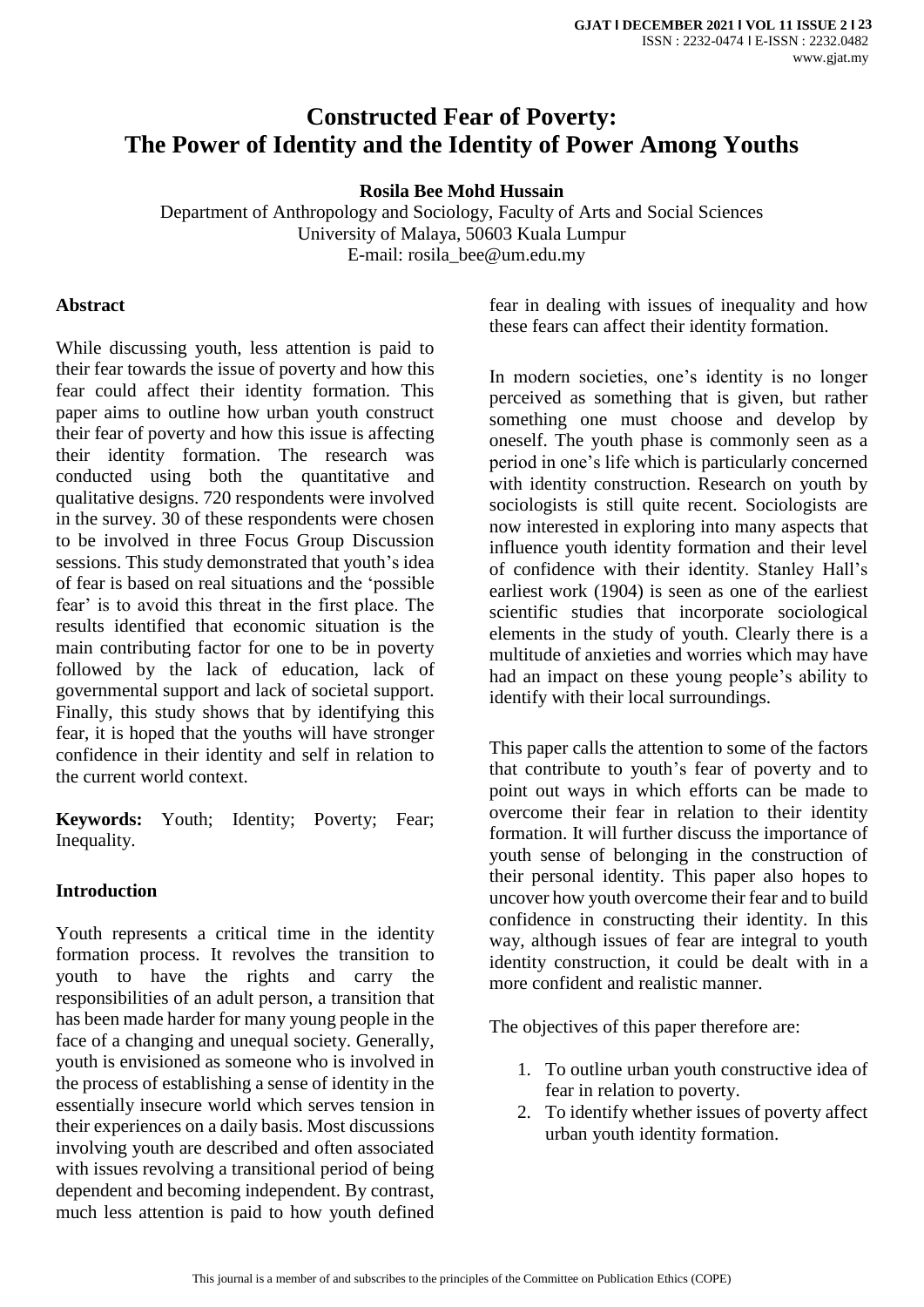# **Literature Review and Theoretical View**

Youth is a concept that could be found in varied types of literature. Though fundamentally it is a concept associated with biology as a stage in human growth and development, it is also the subject of interest in many disciplines such as education, psychology, anthropology, sociology, and demography, among others. According to Rosenmayr (1972), the term 'youth' could be viewed from two main aspects: on one hand it refers to a phase in the development of individuals, and on the other, it designates a group in society. These are two interrelated aspects that could be analysed separately.

While there is no single definition of what 'urban' contexts are, most cited definitions usually reflect national census classifications. Classifications may be based on density, livelihood and activity profiles, or number of residents. For the purposes of this paper, 'urban youth' refers to youth living in the 'urban' space which refers to 'areas of dense human habitation that also exhibit a higher density of built space (and reflect higher concentrations of services, infrastructure and socioeconomic activity) than outlying rural settlements and areas' (Gupte, 2013).

The youth phase is commonly seen as a period in one's life which is particularly concerned with identity construction. Erikson in his work entitled "Identity: Youth and Crisis" (1968) identifies the period of adolescence as a stage of psychological development characterized by role confusion or identity diffusion. It denotes a condition in which a young person is uncertain about his status and role in the society. According to Weeks (1990), identity is about belonging, about what you have in common with some people and what differentiates you from others; at its most basic, it gives you a sense of personal location and the stable core to one's individuality.

Fear is not reducible to generalisations, but needs to be viewed as situated, complex and often having multiple causes (Shirlow & Pain, 2003). While there is no single adequate definition of fear, for the purposes of this research, I will employ Pain's (2000) definition of 'fear' as the "wide range of emotional and practical responses to 'crime and disorder' individuals and communities may make" (Pain 2000). Several studies have shown that people living in disadvantaged areas are much more fearful than the rest of the population (Borooah and Carcarch, 1997; Pantazis and Gordon, 1997). Indeed, Pantazis (2000) employs the notion of vulnerability to demonstrate that the poorest people in society suffer most, both from the insecurities that relate to crime, and from several noncriminal incidents including job loss, financial debts, and illnesses.

Identity on the other hand, is subsumed within the broader concept of self and is a newer entrance to social psychology. Regardless, it has been used variously in the English language since the fourteenth century. In contemporary social psychology, the concept of identity retains these earlier notions while also explicitly employing relatedness. Identity can thus be broadly defined as: categories people use to specify who they are and to locate themselves relative to other people (Michener & Delamater, 1999). In this sense, identity implies both a distinctiveness (I am not like them or a 'not-me') and a sameness as others (I am like them or a 'me-too') (Burke & Tully, 1977). Bauman (1988), however, provides a different conceptualisation of identity in late modernity:

"*Everyone has to ask himself the question 'who am I, 'how should I live', 'who do I want to become' – and at the end of the day, be prepared to accept responsibility for the answer. In this sense freedom, is for the modern individual the fate he cannot escape, except by retreating into the fantasy world or through mental disorders. Freedom is therefore a mixed blessing. One needs it to be oneself; yet being oneself solely on the strength of one's free choice means a life full of doubts and fears of error … Self construction of the self is, so to speak a necessity. Selfconfirmation of the self is an impossibility"* (Bauman 1988).

Poverty itself is a multidimensional phenomenon (Witt 1998, Hebel 2004). Poverty is not restricted to one dimension, e.g., income, but it manifests itself in all domains of life, such as housing, education, health (Deleeck et al., 1992). Multidimensional poverty encompasses the various deprivations experienced by poor people in their daily lives – such as poor health, lack of education, inadequate living standards, disempowerment, poor quality of work, the threat of violence, and living in areas that are environmentally hazardous, among others (Oxford Poverty and Human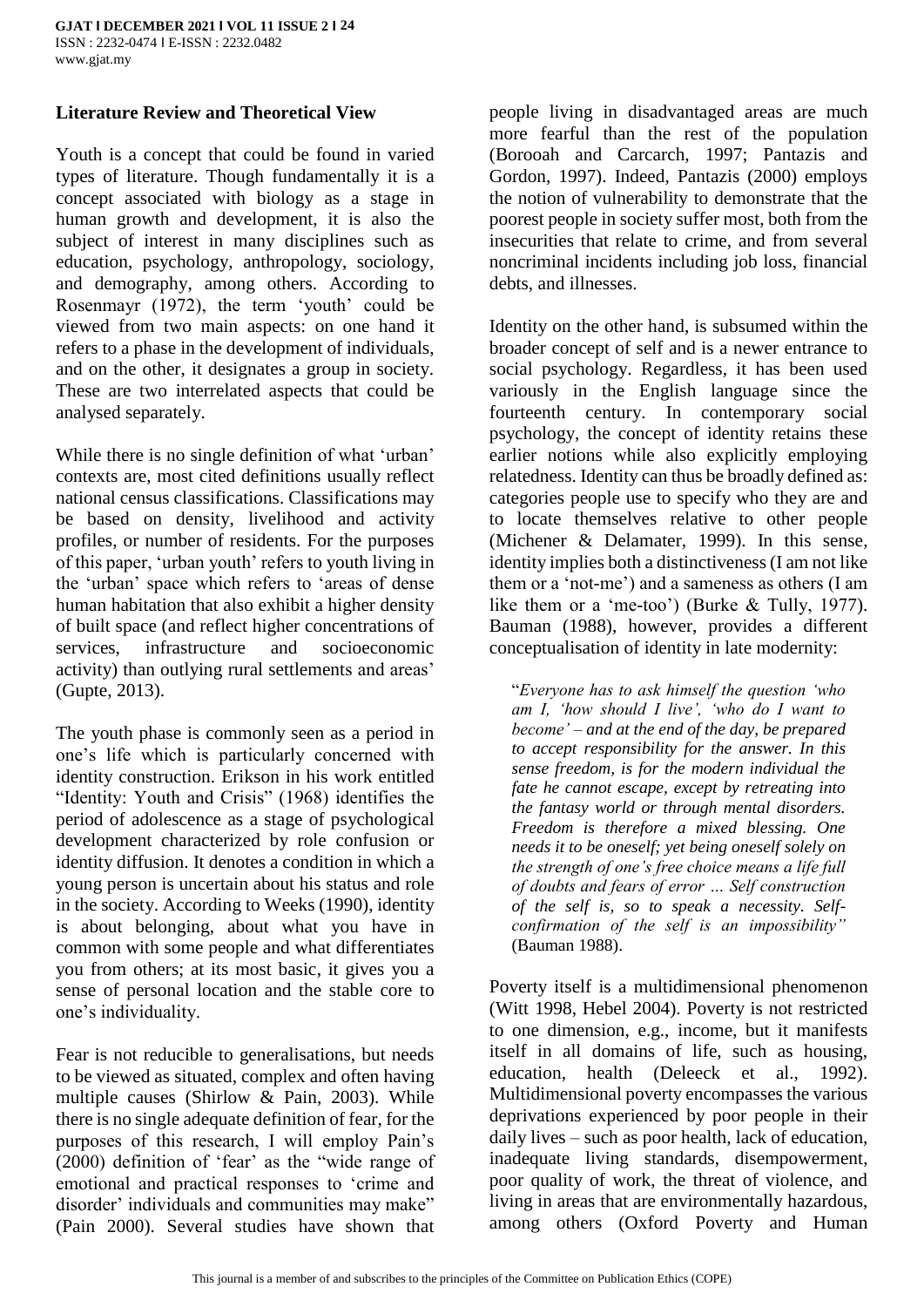Development Initiative, 2020). A multidimensional measure of poverty can incorporate a range of indicators that capture the complexity of these phenomena in order to inform policies aimed at reducing poverty and deprivation in a country. Depending on the context of a country and the purpose of the measure, different indicators can be chosen to reflect the needs and priorities of a nation, as well as its constituent regions, districts, provinces, etc. (Oxford Poverty and Human Development Initiative, 2020).

Poverty is related to a lack of something, for example of resources, money or social aspects. This lack can be differentiated in absolute, relative, subjective and objective approaches (Eichler 2001). Ultimately, conceptions of poverty are based upon social values and norms (Sindzingre, 2000; Blackwood & Lynch, 1994). Human poverty is defined by 'impoverishment in multiple dimensions – deprivation in a long and healthy life, in knowledge, in a decent standard of living, in participation' (UNDP, 2000). Therefore, income as the sole indicator of well-being is inappropriate and should be supplemented by other attributes or variables, e.g., housing, literacy, life expectancy, provision of public goods and so on (Kolm, 1977; Atkinson and Bourguignon, 1982; Maasoumi, 1986; Tsui, 2002). Poor people describe poverty and ill-being to include poor health, nutrition, lack of adequate sanitation and clean water, social exclusion, low education, bad housing conditions, violence, shame, disempowerment and much more (Oxford Poverty and Human Development Initiative, 2017). Therefore, in understanding poverty, the task is to understand how different visions and perceptions overlap, how they interrelate and what the implications of different approaches and definition are (Alcock, 1997).

## *Theoretical View*

The relationship between poverty and identity has received little attention from studies of identity development. Stress, social stigma or marginalization, and the nature of the opportunity structures faced by many poor adolescents conspire to create a context that is not conducive to the exploration into identity issues. Grotevant (1987) offered an elegant process model of identity formation that comprises four main components: individual characteristics that have bearings on the identity process, contexts of development, the identity process in specific domains (e.g., occupation, ideology), and interdependencies among the different identity domains. The model is described as developmental, contextual, and life span in scope. The identity process, according to Grotevant (1987), begins with an orientation to engage in the identity exploration.

Tying this in with Grotevant's (1987) thinking on identity processes, it should be expected that for many poor adolescents the orientation to engage in exploration will be suppressed. At the same time, in terms of the evaluation component of Grotevant's model, it seems reasonable to expect many poor adolescents to settle quickly and prematurely into roles that fail to take advantage of all the adolescents' potential, roles perhaps based on realistic appraisals of the local opportunity structure or roles perhaps ascribed by the non-poor element of society. Additionally, this premature settling into roles should be expected to preclude future identity exploration.

Given that 'identity' is about belonging, this paper is an attempt to see how students from the selected urban public university deal with their daily fears of poverty in an attempt to form their identity. The temporality of identity is commonly overlooked; however, it should be noted that identity is ever inprocess and changes over the life course. Identity is never complete and can incorporate aspirational and fantasy elements.

# **Methodological Approach**

This study is an empirical based study. The study was conducted using the triangulation method in which both qualitative and quantitative approaches are used in collecting data and discussion of the results of the study. The Triangulation Method was chosen because it can strengthen the validity and reliability of data and enrich the data. According to Chua Yan Piaw (2006), the triangulation method can be seen as 'seeing a statue of different angles' to get a clear overview of the shape of the statue. According to Denzin and Lincoln (1994), there are four types of triangulations namely data triangulation, methods triangulation, investigator triangulation and theoretical triangulation. In this study, researchers will use only two types of triangulations, namely data triangulation and methods triangulation.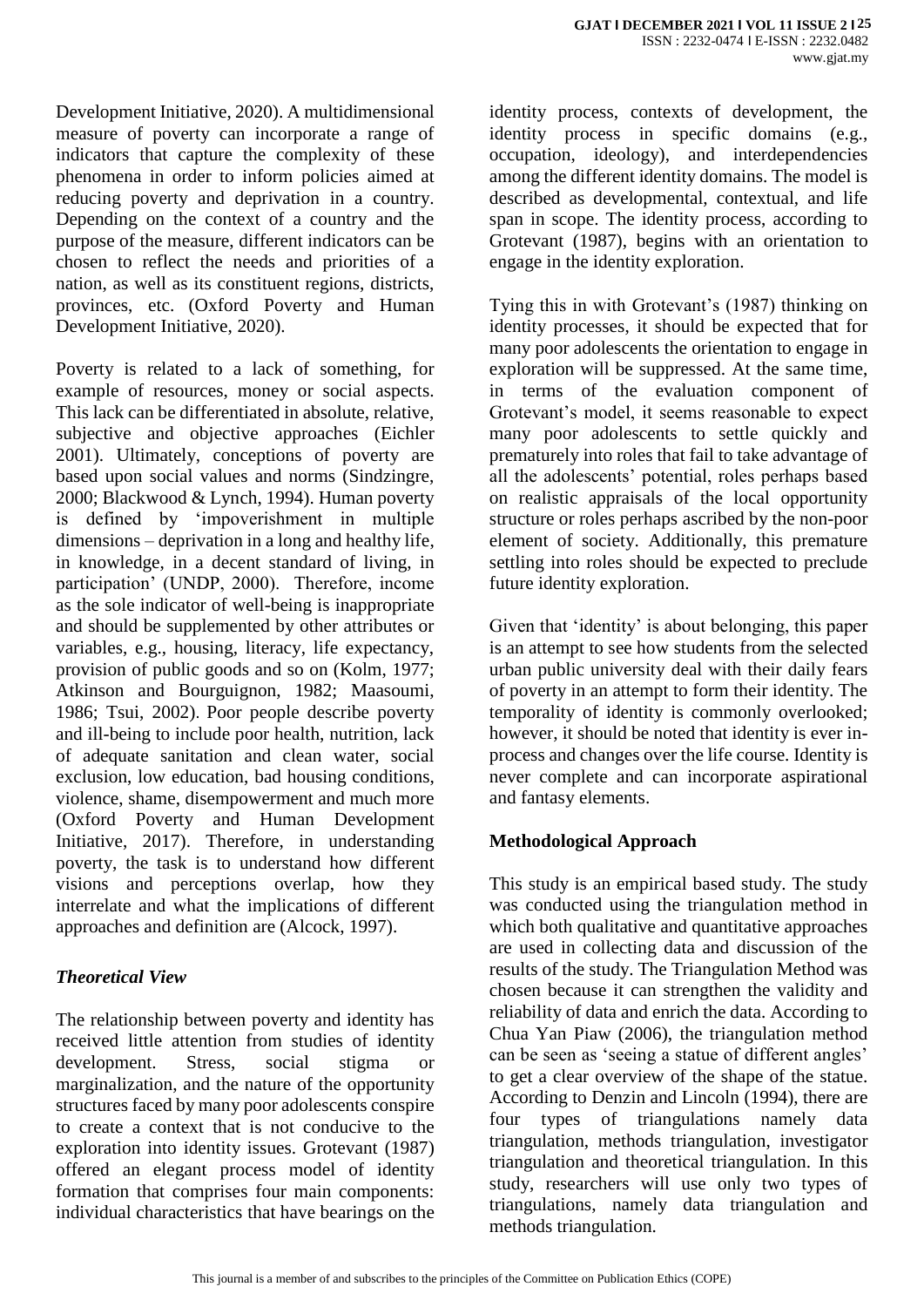Data collection methods that were employed in this research include survey and Focus Group Discussion (FGD). Random sampling was used to get respondents in which each sample has an equal probability of being chosen and is meant to be an unbiased representation of the university population. A total of 720 respondents were employed in this research from three public universities in Malaysia namely University Science Malaysia (Northern region), University of Malaya (Centre state region) and University Technology Malaysia (Southern region). Respondents consist of local students, male (181) and female (531) and from various ethnic backgrounds. This research attempts to obtain an equal proportion for both genders; however, it is shown that the number of female respondents is predominant than male in all universities involved.

Three Focus Group Discussions were held at each location with 8-10 respondents per session.

Respondents in each session are picked among the 720 respondents involved in the survey. Their participation is of a voluntary basis based on the criteria set. This includes that in each session there will be male, female and they are of different ethnic backgrounds. The views expressed in this FGD discussion are important in providing the respondents with the opportunity to make comparisons and share experiences about what they are going through in a more relaxed and comfortable environment.

#### *Respondent's Background*

As this study is aimed at youth, the largest number of respondents involved are between the age ranging from 21-23 years old, consisting of 428 (59.4%) out of the total 720 respondents. This is followed by 246 (34.2% of respondents with the age ranging from 18-20 years old. This is shown in Table 2.

| Gender       | Frequency | Percentage $(\%)$ |  |  |
|--------------|-----------|-------------------|--|--|
| Male         | 181       | 25.14             |  |  |
| Female       | 531       | 73.75             |  |  |
| Not stated   | Ω         | 1.11              |  |  |
| <b>TOTAL</b> | 720       | 100%              |  |  |

*Note*: Source from survey.

Table 2: Respondent's Age

**Table 1: Respondent's Sex**

| Age (Years)  | Frequency | Percentage (%) |
|--------------|-----------|----------------|
| 18-20        | 246       | 34.16          |
| $21 - 23$    | 428       | 59.44          |
| $24 - 26$    | 41        | 5.69           |
| 27-32        |           | 0.69           |
| <b>TOTAL</b> | 720       | 100%           |

*Note***: Source from survey.**

Respondents involved came from various ethnic backgrounds as shown in Table 3 below. The largest number of respondents are Malays (61.1%), followed by Chinese (24.4%) and Others (7.7%). It was shown that respondents that categorize themselves as Others mainly are from Sabah and Sarawak with various ethnic groups stated namely Bumiputera, Dusun, Kadazan, Iban, Murut or Malay-Chinese.

|  |  | <b>Table 3: Respondent's Ethnic Group</b> |  |  |
|--|--|-------------------------------------------|--|--|
|--|--|-------------------------------------------|--|--|

| Ethnic Group | Frequency | Percentage (%) |
|--------------|-----------|----------------|
| Malay        | 440       | 61.11          |
| Chinese      | 176       | 24.44          |
| Indian       | 43        | 5.97           |
| Others       | 55        | 7.63           |
| Not stated   | 6         | 0.83           |
| <b>TOTAL</b> | 720       | 100%           |

*Note***: Source from survey.**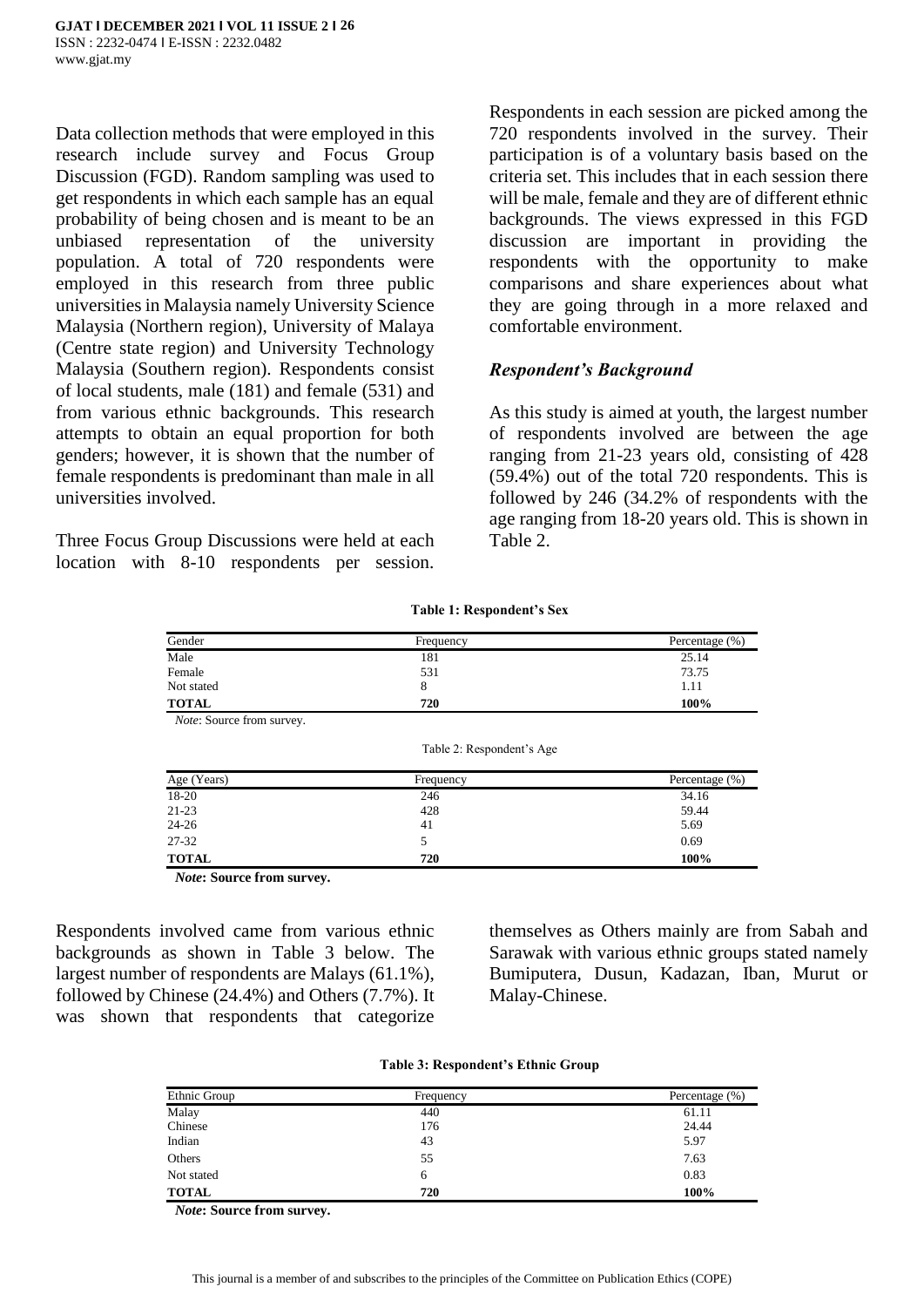| Monthly Household Income (RM) | Frequency | Percentage (%) |
|-------------------------------|-----------|----------------|
| Less than 2000                | 199       | 27.63          |
| 2001-3000                     | 148       | 20.55          |
| 3001-4000                     | 112       | 15.55          |
| 4001-5000                     | 67        | 9.30           |
| 5001-6000                     | 63        | 8.75           |
| More than 6000                | 129       | 17.91          |
| Not stated                    | 2         | 0.27           |
| <b>TOTAL</b>                  | 720       | 100%           |

**Table 4: Respondent's Household Income**

*Note***: Source from survey.**

In Table 4, the findings show the indirect categorization of the family's economic position either they are from B40, M40 or the working class. From Table 4 above, 459 (63.7%) of the respondents can be categorized under B40 and the rest are M40 and high-income families. These refer to the income groups categorization in Malaysia, where generally B40 group represents the bottom 40% of income earners (<RM 4,850), M40 group represents the middle 40% (RM 4,850 – RM10,959) and T20 group represents the top 20% (>RM 10,959 of monthly income) (The Department of Statistics Malaysia, 2019).

#### **Results and Discussion**

This paper provides more empirical evidence that revolves around the idea of youth going through the transitional period of being dependent and becoming independent. Focusing on the key content areas of the extent of their fear in dealing with issues of poverty and how this fear affects their identity formation, ideas and views, the researcher has worked with youth in urban public universities to better understand the issues from their perspectives. Data highlighted shows how the issues relating to poverty are seen as fear in their daily lives and how strong their identity is in dealing with these fears. Like most social facts, the idea of fear is constructed by various discourses. This study looks into the communicative aspects as the main contributor to the reality of the idea of fear.

## **i. Youth Constructed Fear of Poverty**

# **Poverty**

This part will discuss findings in relation to youth's understanding of poverty, factors identified in contributing to poverty and their constructive fears

in relation to issues of poverty and inequality. Figures are provided to show the summary of the findings and by listing down the most important factors to the least important factors that are identified from the findings in relation to issues of poverty and inequality. In relation to the cultural and societal impact of this research, the data have shown that more than 90% of the respondents involved are aware of the meaning of poverty and inequality although the rest seems unsure of what the terms really refer to. The narrative construction of their identity is constructed and reconstructed repeatedly through their constructive idea of what they fear for.

The first question asked was whether respondents have heard of the term 'poverty' and it shows that 647 (89.8%) said yes and the rest said no. However, how respondents construct their idea of poverty might differ from one another and that could also contribute to the "No" answer. On the other hand, this could also show that since nearly 40% of respondents came from M40 and above, they might feel that the question is about associating themselves in the state of poverty and this led them to state "No" to the question asked. Among the answers provided by the respondents in the FGD session on what is poverty, according to their understanding: (Names of respondents have been changed due to confidentiality consideration).

*"...What I believe poverty is that poverty is a state when you are unable to meet your most basic needs at a rate that is at a constant rate like there will be fluctuations where you're unable to provide, unable to access certain basic services or like necessities like you may not be able to have an adequate amount of food for a week or a month, or you may not have access or may not be able to access, access things that would allow you to find stability. So, I defined poverty as a form of constant instability for a person,*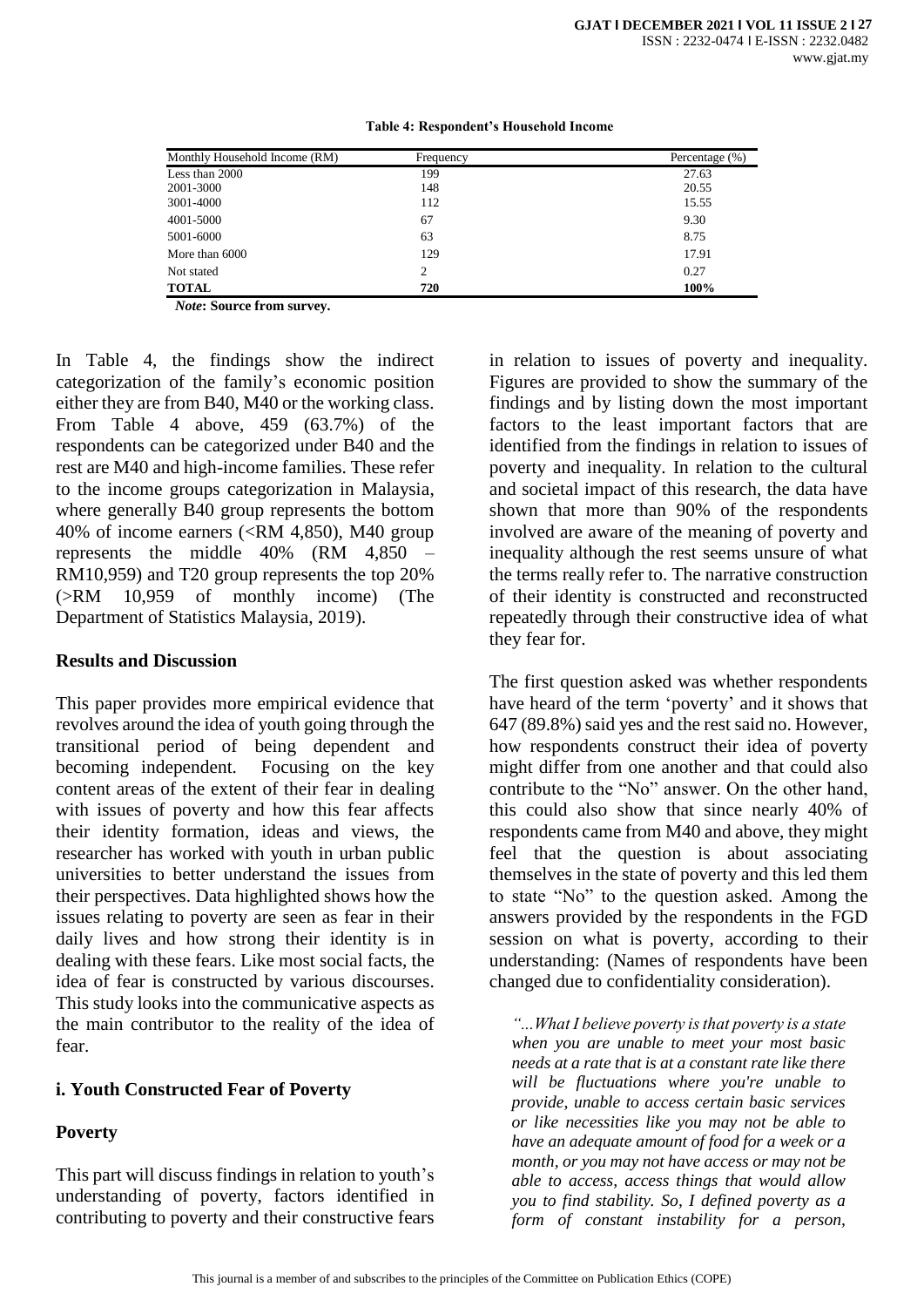*specifically in terms of like their financial situation, but it also extends to other elements of their lives so they can do their job or their living conditions. And that's what I define as poverty."* (Daniel)

*"... Poverty is when a person is in a phase of life in which he or she can't or unable to sustain his own living in terms of like to support his own life or his families' or friends' life. So that to me is poverty."* (Nabila)

Next findings will investigate the respondents' opinions on what are the factors that could contribute to poverty. 10 reasons were listed, and the respondents are required to choose the most probable reason to the least probable reason on what factors contribute to poverty. The factors that were listed down are personality trait (B3A), health reason (B3B), economic situation (B3C), spiritual/religious reason (B3D), lack of education (B3E), Infrastructure (B3F), lack of governmental support (B3G), lack of societal support (B3H), own weaknesses (B3I) and one's luck (B3J).

| <b>Figure 1: Factors Contributing to Poverty.</b> |  |  |
|---------------------------------------------------|--|--|
|---------------------------------------------------|--|--|

|                  |                                                                                                                                                                                                                                                                                                                                           | $\overline{2}$ | 3   | $\overline{4}$ | .5  | 6   | $\mathcal{I}$ | 8   | 9   | 10  |
|------------------|-------------------------------------------------------------------------------------------------------------------------------------------------------------------------------------------------------------------------------------------------------------------------------------------------------------------------------------------|----------------|-----|----------------|-----|-----|---------------|-----|-----|-----|
| B3C              | 287                                                                                                                                                                                                                                                                                                                                       |                |     |                |     |     |               |     |     |     |
| B3E              |                                                                                                                                                                                                                                                                                                                                           | 178            |     |                |     |     |               |     |     |     |
| B3G              |                                                                                                                                                                                                                                                                                                                                           |                | 102 |                |     |     |               |     |     |     |
| B3H              |                                                                                                                                                                                                                                                                                                                                           |                |     | 100            |     |     |               |     |     |     |
| B3H              |                                                                                                                                                                                                                                                                                                                                           |                |     |                | 103 |     |               |     |     |     |
| B3H              |                                                                                                                                                                                                                                                                                                                                           |                |     |                |     | 113 |               |     |     |     |
| B3F              |                                                                                                                                                                                                                                                                                                                                           |                |     |                |     |     | 114           |     |     |     |
| B3F              |                                                                                                                                                                                                                                                                                                                                           |                |     |                |     |     |               | 114 |     |     |
| B <sub>3</sub> D |                                                                                                                                                                                                                                                                                                                                           |                |     |                |     |     |               |     | 139 |     |
| B <sub>3</sub> J |                                                                                                                                                                                                                                                                                                                                           |                |     |                |     |     |               |     |     | 332 |
|                  | $\mathbf{M}$ , $\mathbf{A}$ , $\mathbf{C}$ , $\mathbf{C}$ , $\mathbf{L}$ , $\mathbf{L}$ , $\mathbf{L}$ , $\mathbf{L}$ , $\mathbf{L}$ , $\mathbf{L}$ , $\mathbf{L}$ , $\mathbf{L}$ , $\mathbf{L}$ , $\mathbf{L}$ , $\mathbf{L}$ , $\mathbf{L}$ , $\mathbf{L}$ , $\mathbf{L}$ , $\mathbf{L}$ , $\mathbf{L}$ , $\mathbf{L}$ , $\mathbf{L}$ , |                |     |                |     |     |               |     |     |     |

*Note***: Source from survey.**

What are shown in Figure 1 are the factors that contribute to poverty according to the most probable reason to the least probable reason. The findings reveal that the most probable reason for one to be in poverty is their economic situation, followed by the lack of education, lack of governmental support, lack of societal support, infrastructure, spiritual/religious reason, one's luck, personality trait, health reason and lastly one's own weakness. The fact that economic situation is seen as the most probable reason is that it creates poverty in terms of unemployment, crime, and poor health. In addition, the poor have little disposable income, and they cannot spend and generate income for firms and jobs for other individuals. Next, the lack of education shows that not every person without an education is living in poverty, but most of the poor people living in poverty do not have an education.

Research dealing with potential effects of poverty (or socioeconomic status, in general) on identity is hardly surprising given how many, if not most, identity theorists and researchers have made little attempt to describe the effect of external sociocultural influences on identity formation, a point adroitly addressed by Yoder (2000) in an article discussing barriers to ego identity status formation (Phillips & Pittman, 2003). Socioeconomic status influences development and life decisions by opening and closing opportunities (Rojewski & Yang, 1997). Economic stress is also associated with marital conflict, discord, separation, and divorce according to Elder and Caspi (1988). When adolescents live in families with greater than average rates of conflict, dissatisfaction, or divorce, the affective climate of the family may have negative effects on adolescents' psychological well-being and provide a stressful context for identity development.

*"For me... I feel one of the main factors is mindset. So, if you're born poor, I believe that if you're unable to change it, sometimes it's because of the opportunities that you don't get or that you're restricted from. But I also feel it's the mindset because if you want to do it, you will find avenues where you'll be able to achieve."* (Khaish)

The next part of the findings will look into what respondents fear the most in relation to poverty. 10 reasons were listed, and the respondents are required to choose the most probable reason to the least probable reason on what factors contribute to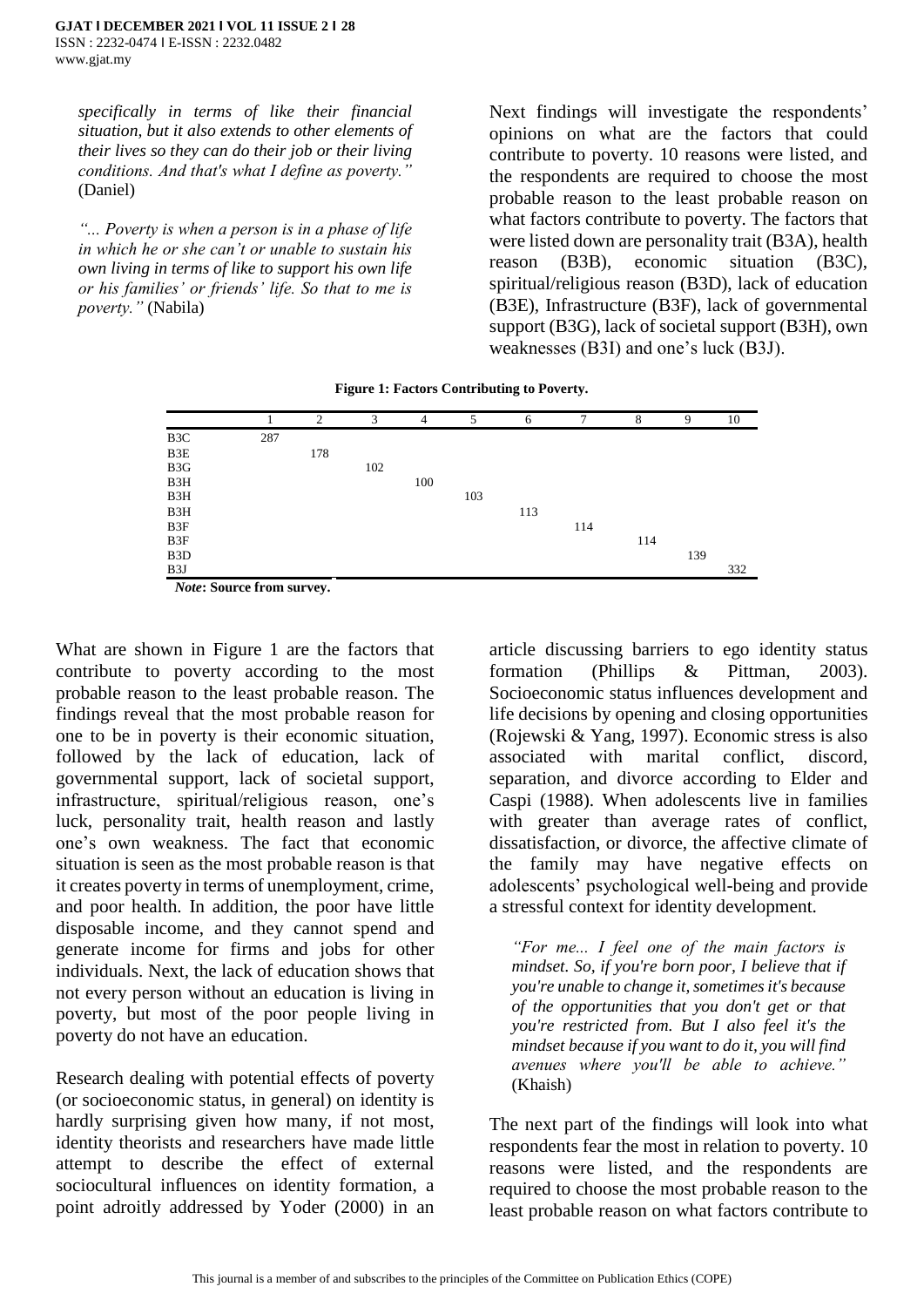poverty. The factors that were listed down are building a relationship (B4A), insufficient food and basic needs (B4B), poor quality work (low-paid and insecure) (B4C), not being able to travel (B4D), not getting good education (B4E), lack of

self-confidence and being left-out (B4F), unable to enjoy life like others do (B4G), being involved in unplanned crime for survival purpose (B4H), living with stigma and labeled as poor (B4I) and gaining respects from others (B4J).



|                           |     | $\overline{c}$ | 3   | $\overline{4}$ | 5  | 6  | 7  | 8   | 9   | 10  |
|---------------------------|-----|----------------|-----|----------------|----|----|----|-----|-----|-----|
| B4B                       | 325 |                |     |                |    |    |    |     |     |     |
| B4E                       |     | 146            |     |                |    |    |    |     |     |     |
| B4E                       |     |                | 145 |                |    |    |    |     |     |     |
| B <sub>4</sub> C          |     |                |     | 108            |    |    |    |     |     |     |
| B <sub>4</sub> C          |     |                |     |                | 89 |    |    |     |     |     |
| B4F                       |     |                |     |                |    | 93 |    |     |     |     |
| B4G/I/J                   |     |                |     |                |    |    | 96 |     |     |     |
| B <sub>4</sub> J          |     |                |     |                |    |    |    | 126 |     |     |
| B <sub>4</sub> D          |     |                |     |                |    |    |    |     | 122 |     |
| B <sub>4</sub> D          |     |                |     |                |    |    |    |     |     | 222 |
| Note: Source from survey. |     |                |     |                |    |    |    |     |     |     |

What are shown in Figure 2 are the factors that look into what are the issue youth fear the most in relation to poverty. The most fearsome issues that were identified here are insufficient food and basic needs. This is then followed by not getting good education, poor quality work (low paid and insecure), lack self-confidence and being left out, unable to enjoy life like others, living with stigma and labeled as poor, gaining respect from others, not being able to travel, building a relationship and the least fear is being involved in unplanned crime for the purpose of survival.

While basic needs are most likely to be advocated as a measure of absolute poverty, there is no priori reason that one's basic needs might not be relative to what other members of the society have. Needs are likely to become increasingly relative as average incomes rise and as needs take on increasingly social dimensions (Watson, 2014). For some youth, the transition to adulthood presents a number of challenges in meeting their basic needs. They may not be able to find employment that offers them sufficient wages and to let them fulfil basic needs. In other words, youth are no longer dependable on their parents in matters related to their basic needs, food or health benefits.

Poverty and hunger are negatively affecting youth development. At this point youth are in their most critical stages of cognitive, social and emotional development. Any sustained interruption to their nutrition or to their care, if not treated early, can result in irreversible damage to their development. As impoverished youth grow, they will be less likely to succeed in school and this will perpetuate the cycle of poverty and poor human development (Chilton, Chyatte & Breaux, 2007).

### *ii Feeling Whether Their Identity is More Powerful Than Their Fear of Poverty and Inequality in Their Identity Formation.*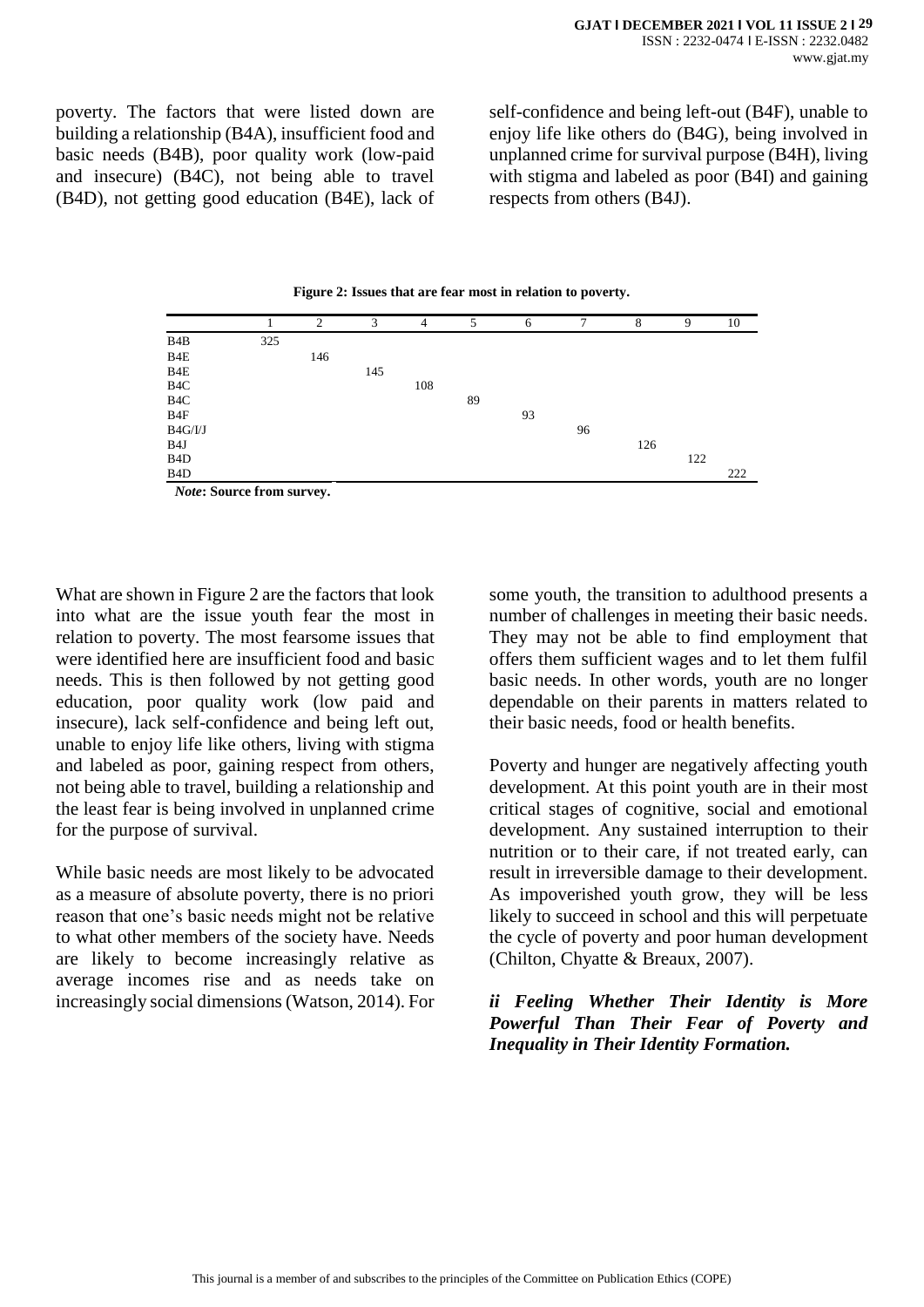

**Figure 3: Issues of poverty does not influence my identity formation**

**Figure 4: I believe I have a strong identity and not easily influenced by poverty**



In Figure 3, when respondents were asked whether issues of poverty influenced their identity formation, majority (326 or 45%) disagreed with the statement. This is followed by strongly disagree (188 or 22%). This shows that most respondents involved in this study feel that issues of poverty and inequality do have influence on their identity formation. Meanwhile in Figure 4, when the respondents were asked whether they believe they have strong identity and not easily influenced by poverty and inequality, majority (390 or 54%) agreed with the statement. This is followed by disagree (200 or 28%). Although the results show that slightly more than half of the respondents felt that they have strong identity, the next highest responses show that they somehow do not have a strong identity and they might waver in their identity formation when dealing with issues of poverty.

Therefore, it can be said that issues or poverty imping youth identity formation in varieties of ways. DeHaan and MacDemid (1996) found that economic hardship and psychological behavioural

outcomes are indirect. Poverty was related to lower levels of identity development that in turn were associated with negative outcomes in the areas of self-esteem, loneliness, delinquency, and academic achievement (Phillips and Pittman, 2017). Clearly it can be said that the manner in which poverty affects youth identity has been under researched. However, it is undeniable that poverty impinges youth identity development in a variety of ways and a variety of domains.

In tying the findings of this research with Grotevant's (1987) model of identity formation process, it is anticipated that for many urban youths, the orientation to engage in exploration will be suppressed. The B40 and M40 youths seem to expect to settle quickly and prematurely into their roles that might fail to take advantage of all the youth potential based on the realistic appraisals of the non-poor element of the society. The unsettling situation would preclude their future identity formation.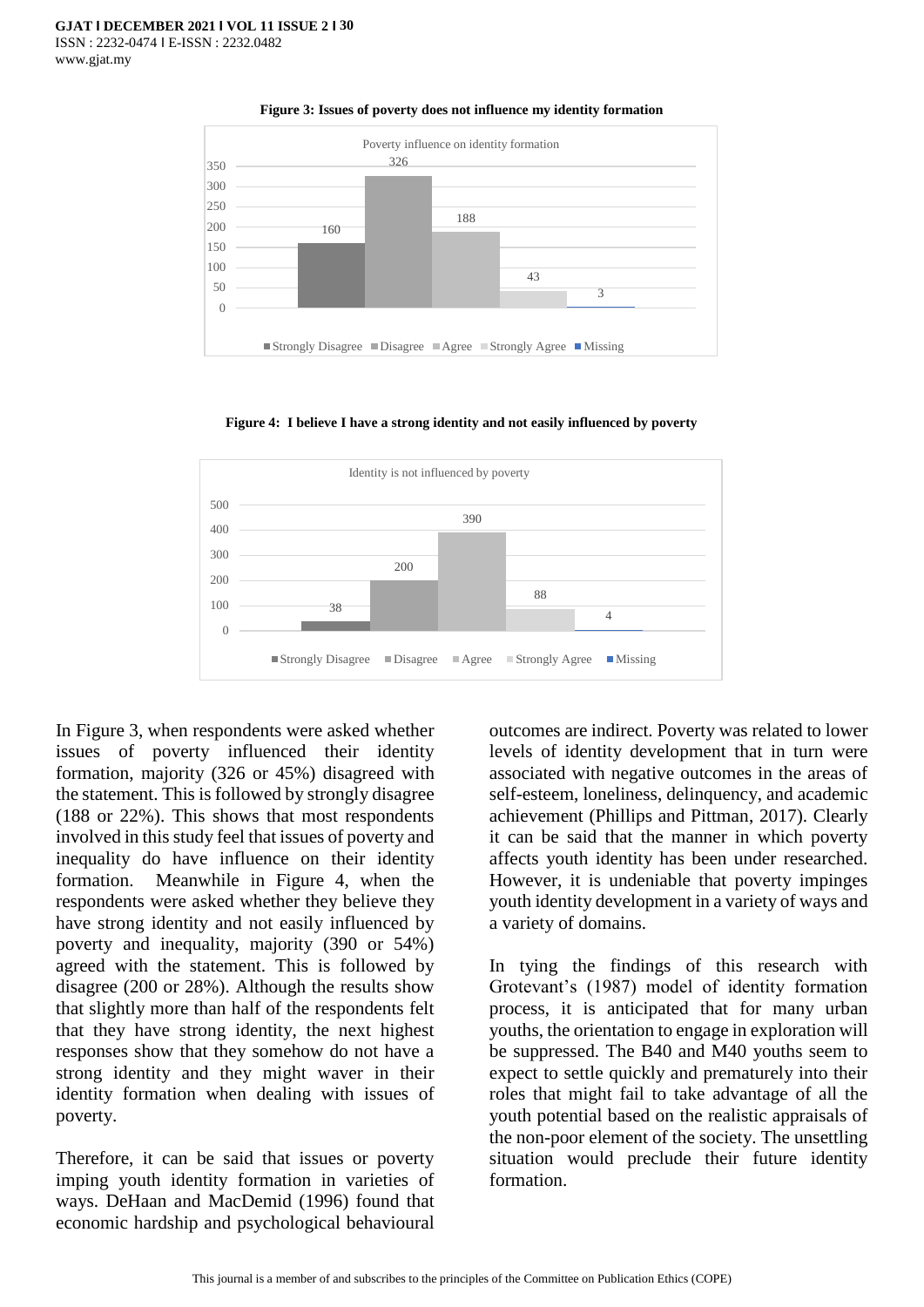### **Conclusion**

This study has demonstrated that youth's idea of fear is based on real situations. One 'possible fear' that youth see as threat to their identity formation is poverty. By identifying these fears in relation to poverty and inequality, youth will have stronger confidence in their identity and self in relation to the current world context. It is noted that the findings that have emerged from this research have much to do with the influence of poverty factors and how the life experiences of the youth are making them more powerful in which it is referring to the power of their identity and how their fear of poverty signifies the identity of power in influencing their identity formation.

Finally, this research has the potential to be explored further by looking into aspects like the identity formation of rural youth, marginal youth and disabled youth. All of these groups should be explored in their own context and comparative studies will make this research stronger and much anticipated by all parties in developing a better future for the next generation to come. All parties should stand hand in hand for youths who are the hope of the nation. When these youths successfully acquire their ego identity, it will indirectly indicate that they will be able to function well under stressful environments in future and build good relationships with the environment and be open to new ideas that can enable them to have a better future.

#### **Acknowledgements**

This work was supported by Ungku Aziz Centre for Development Studies, University of Malaya, under Grant PD001-2018.

#### **References:**

- Alcock, P. (1997). *Understanding Poverty*. Macmillan, London.
- Atkinson, A. and Bourguignon, F. (1982). The comparison of multidimensioned distributions of economic status, *Review of Economic Studies*, 49:183–201.
- Bauman, Z. (1988). *Freedom.* Open University Press, Milton Keynes.
- Blackwood, DL. Lynch RG. (1994). The measurement of inequality and poverty: A policy maker's guide to the literature. *World Development,* 22:567-578.
- Burke, P J., & Tully, I T. (1977). The measurement of role/identity. *Social Forces,* 55:880-897.
- Borooah, Vani Kant and Carlos Carcach (1997). Crime and fear. *British Journal of Criminology,* 37:635- 657.
- Chilton,M., Chyatte, M., Michelle & Jennifer Breaux (2007). The negative effects of poverty & food insecurity on child development. *The Indian Journal of Medical Research*, 126(4):262-72.
- CY Piaw, 2006. Kaedah penyelidikan. McGraw Hill (M) Sdn. Bhd, Malaysia.
- DeHaan, L. & MacDemid, S. (1996). *Identity and Poverty*. Garland, New York.
- Deleeck, H. Van Den Bosch, K. & De Lathouwer, L. (1992). *Poverty and the Adequacy of Social Security in the EC*. Avebury, Aldershot.
- Denzin NK, Lincoln YS (1994). Introduction: Entering the field of qualitative research. In Denzin NK, Lincoln YS (Eds) Handbook of Qualitative Research. Sage Publications, Thousand Oaks.
- Eichler, D. (2001). *Armut, Gerechtigkeit und soziale Grundsicherung – Einfuhrung in eine komplexe Problematik*. Wiesbaden, Westdeutscher Verlag.
- Elder, G. H., & Caspi, A. (1988). Economic stress in lives: Developmental perspectives. *Journal of Social Issues*, 44: 25–45
- Erikson, Erik H. (1968). *Identity: Youth and Crisis*. No. 7. WW Norton & Company.
- Grotevant, H. D. (1987). Toward a process model of identity formation. *Journal of Adolescent Research,* 2:203–222.
- Gupte, J. (2013). *Urban Settings as an Opportunity for Realizing all Child Rights*, South-South